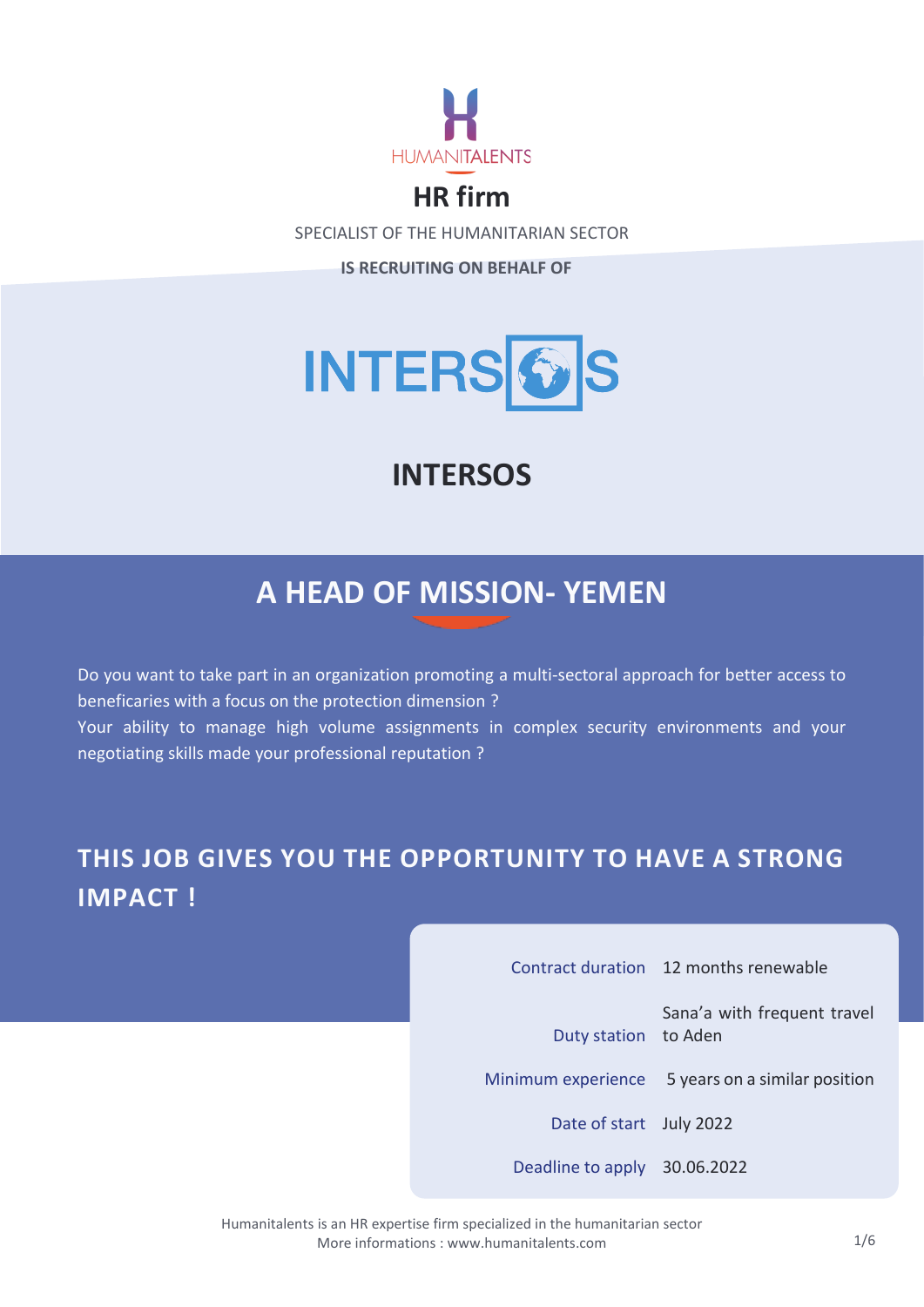# **About** Intersos

INTERSOS is a humanitarian organization on the front line of emergencies, providing assistance to victims of armed conflict, natural disasters and extreme exclusion with particular attention to protecting the most vulnerable people in 22 countries.

INTERSOS took its first steps in Somalia in 1992 and since then, have been helping people affected by humanitarian crises by providing first aid, food, shelter, medical assistance and basic necessities.



In 2020, a total amount of nearly 171 projects were led by the organization covering the following sectors : protection (64%), health and nutrition (19%), water, sanitation and hygiene (5%), food security (6%), education in emergencies (5%) and shelter and settlements (1%).

### **Context of the position in Yemen**

Seven years since fighting broke out in 2015, Yemen remains the largest humanitarian crisis worldwide. The conflict has direly impacted on the Yemeni socio-economic system, causing the collapse of critical public services, displacing more than 4 million people, and dragging over 80 per cent of the population below the poverty line. As a result, 23.4 million people, around 80 per cent of the total population, are in need of humanitarian assistance.

In spite of the ongoing conflict and widespread threats to individual safety and dignity, Yemen keeps being a transit country for mixed migrants from the Horn of Africa, in particular from Somalia, Ethiopia and Eritrea. By the end of 2021, Yemen hosted about 102,000 refugees and asylum seekers and 192,000 migrants, all largely dependent on humanitarian assistance to meet their most basic needs. In 2021, INTERSOS continued running humanitarian programs in Northern and Southern governorates. The multi-sectoral response approach includes integrated health and nutrition programs (with support to static facilities and through mobile teams); identification and care of vulnerable people in need of protection services as well as prevention activities to strengthen protective environment; enhanced access to water, sanitation and hygiene services; economic recovery and livelihood development for vulnerable individuals; and financial support to enable access to higher education.

Since COVID-19 outbreak in April 2020, INTERSOS has worked to suppress transmission of the virus by mobilizing community volunteers to raise awareness about preventative measures. It has also supported the healthcare system to avoid disruptions in the provision of health and nutrition services, training health workers on COVID-19 case management and distributing personal protective equipment and infection prevention and control supplies. Since October 2021, INTERSOS has then contributed to the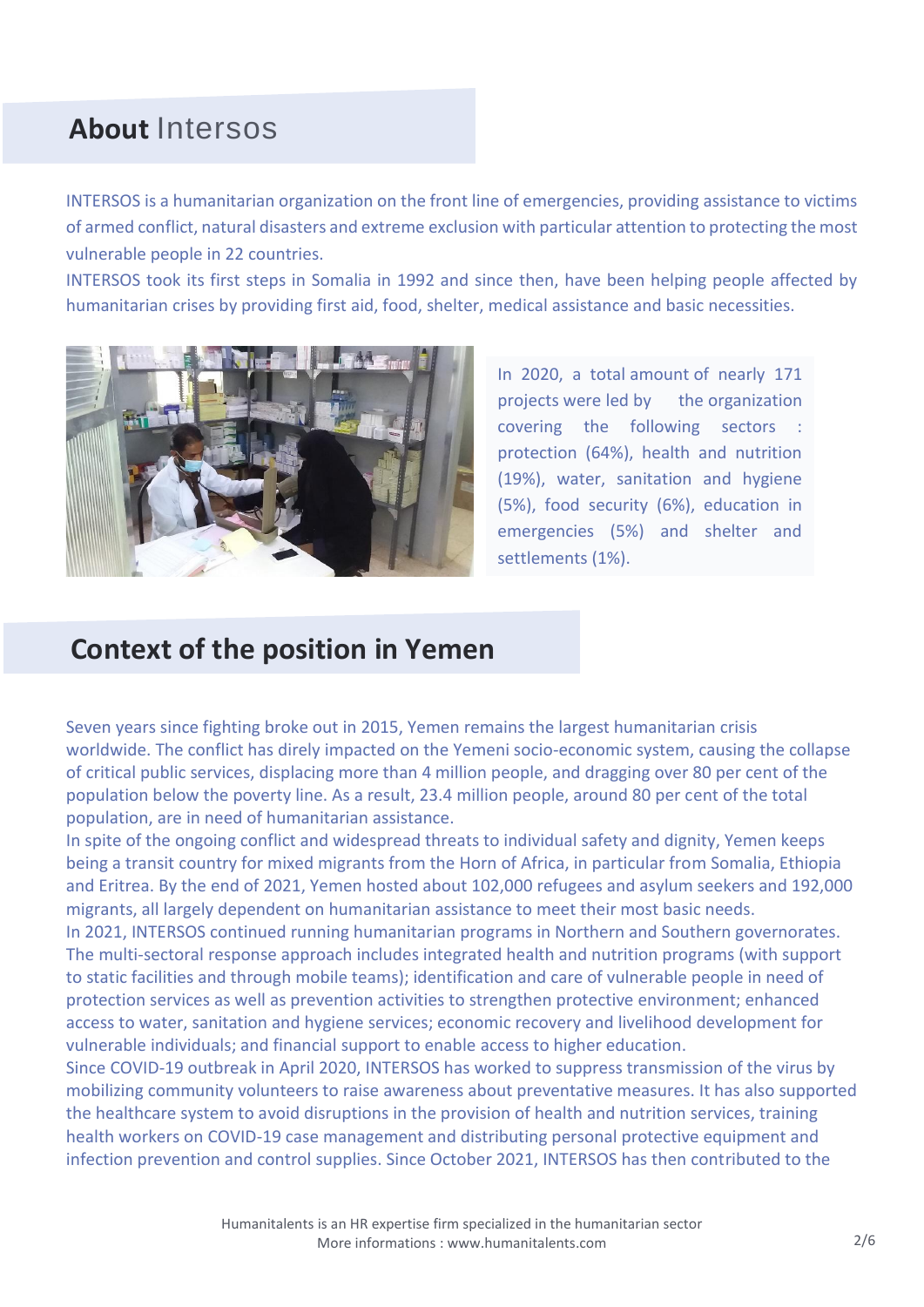roll-out of the COVID-19 vaccination campaign, supporting 2 vaccination centers and conducting risk communication and community engagement activities to increase COVID-19 vaccination acceptance and demand.

Overall, INTERSOS interventions in the country are directed at people affected by the conflict (IDPs, returnees and host communities) – both in rural and urban areas, refugees, asylum seekers and migrants, with a specific focus on women, girls and children (including unaccompanied minors) and people with special needs.

### **Your main responsabilities**

You hierarchically supervise a team of ten (10) local and expatriates coordinators and an internal auditor. You are supported in your mission by the presence of two (2) deputies ( 1 in the North, 1 in the South).

**Under the direct supervision (hierarchical/functional) of the regional director based in Amman, the head of mission represents the organization and is responsible for the planning, management and implementation of the country program on the basis of defined strategies and indications.**

#### **Mission 1. Ensure the communication with stakeholders and the representation of the organization**

- Establish and maintain collaborative relations with local authorities and institutions, donors, international agencies, NGOs and other stakeholders ;
- Follow up, guarantee and monitor government recognition procedures for the organization in compliance with the host country formalities ;
- Monitor donor's priorities and intervention strategies in the country as well as to map and approach new donors.

#### **Mission 2. Ensure the planning and the implementation of the country operations**

- Define country priorities based on context and needs analysis; monitor donor intervention strategies in the country; design, promote and elaborate new interventions;
- Assess, promote and submit new projects, following the procedures defined and promoting a spirit of participation among beneficiaries at all management stages, ensuring the transparency of the intervention;
- Supervise, monitor and evaluate the implementation of the country operations and all related administrative, financial, human resources, logistics and security aspects - ensuring timely and quality assistance delivery, as well as cost efficiency and accountability, in compliance with INTERSOS and donors guidelines, regulations and procedures.

#### **Mission 3. Information and reporting**

• Continuously assess, analyze and evaluate the impact of the country operations, also through periodic visits to the areas of intervention ;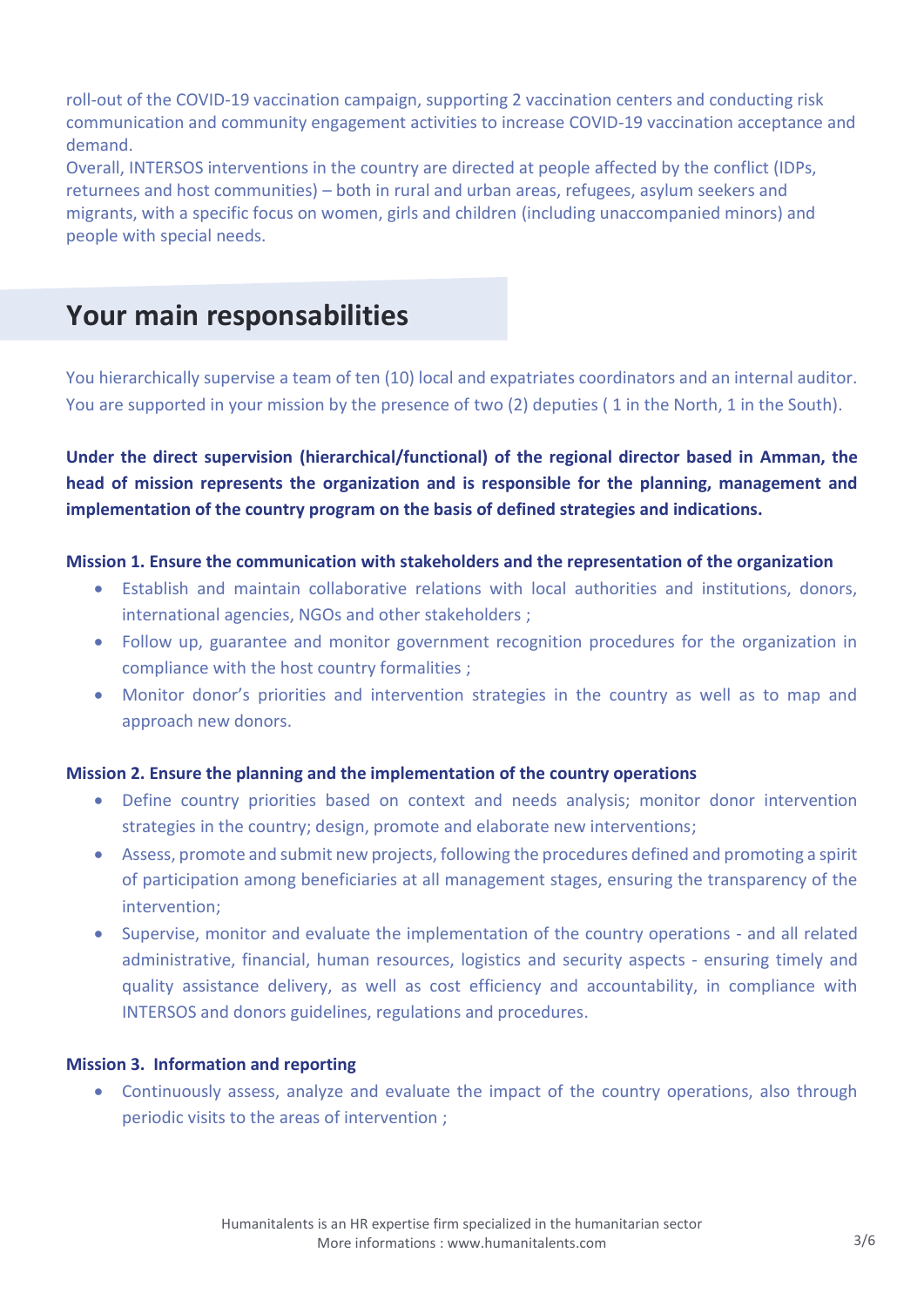#### **Mission 4. Finance management**

• Define the mission financial plan, ensuring self-sufficiency and consistency of expenses, and assume responsibility for the mission funds management, including bank accounts.

#### **Mission 5. Human resources management**

- Coordinate, guide and supervise the mission staff, and evaluate their performance ;
- Ensure the respect for the values, code of ethics and organization management and control model of INTERSOS within the mission ;
- Ensure personnel compliance with procedures foreseen by INTERSOS' organization management and control model ;
- Proactively participate in relevant coordination meetings

#### **Mission 6. Security management**

- Validate all the mission security plans (Capital and projects);
- Interact on the Country security issues with HQ (Security Referent) and relevant actors;
- Hold final responsibility for any decision concerning security.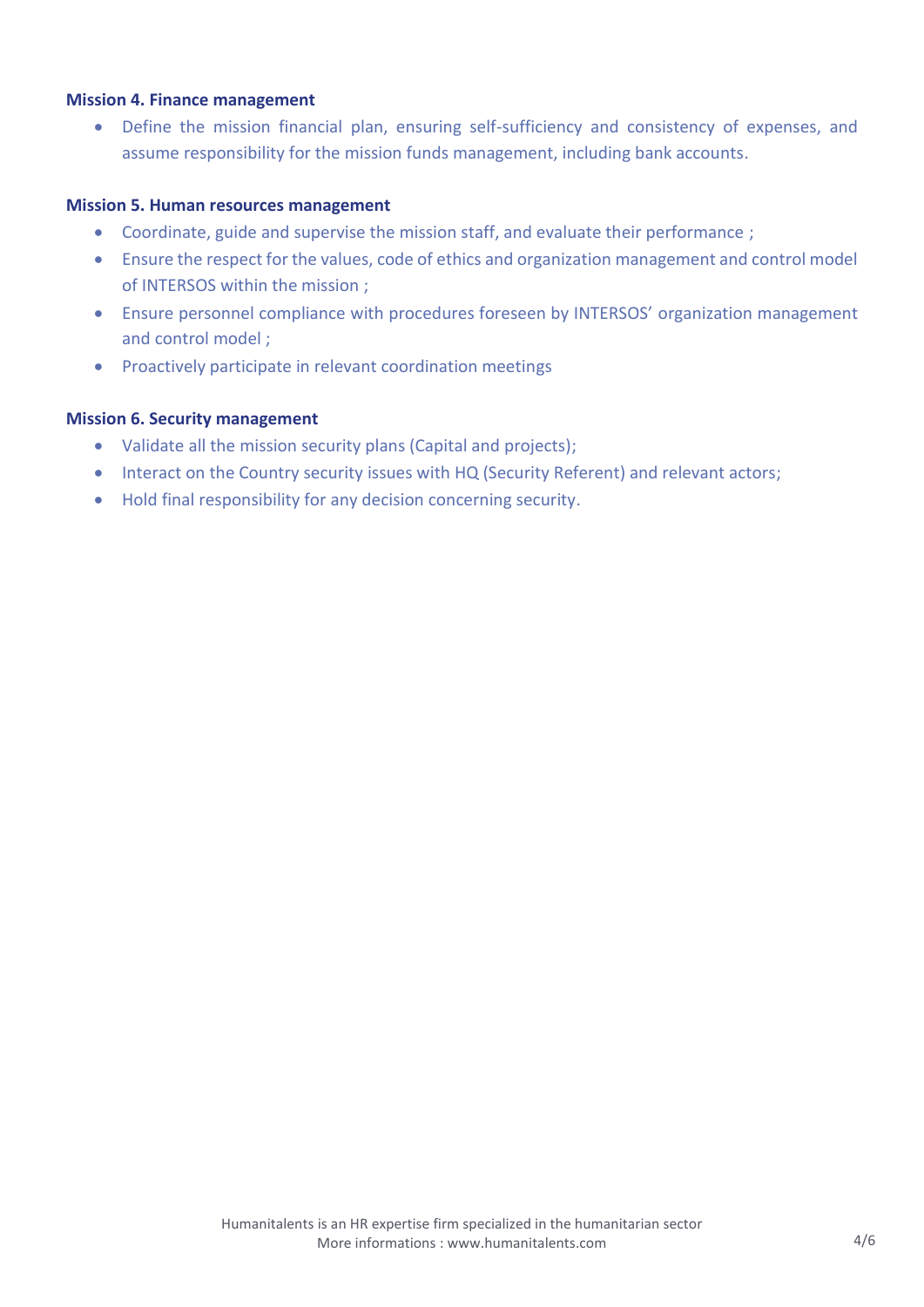# **Your profile**

- Very good control of the entire project cycle: needs assessment, logical framework, budgeting, monitoring, follow-up, evaluation, capitalization
- **Confidently able to deal with authorities and donors (competences in negotiations and humanitarian access)**
- Proven experience in management of UN, BHA, ECHO funds
- **Excellent capabilities in context analysis (ability to understand quickly and take appropriate actions)**
- **Proven competence in risk management, security management and control of related mechanisms**
- Good knowledge of Microsoft suite
- **Fluency in English (verbal and written**)
- Arabic (an asset)

#### EDUCATIONAL BACKGROUND

• University degree in social sciences, political sciences, international relations, humanitarian and international cooperation or related field

#### SOFT SKILLS

- Adaptability and availability
- Successful leadership: collaborative and proactive approach to work
- High flexibility
- Ability to show humility
- Very good stress management skills
- Ability to support the capacity building of its team
- Good capacity to manage conflicts in a positive way good ability to take a step back and negotiation skills
- Ability to integrate and work well within multiethnic and multicultural team

#### PROFESSIONAL EXPERIENCES

- **At least 5 years of professional work experience as a Head of Mission or other management/coordination positions in humanitarian contexts.**
- **At least 1 year experience in a degradated security environment-**
- Proven experience in management of large team
- Direct experience in protection and health programs (an asset)
- One experience in the Middle East area, preferably in Yemen an asset)